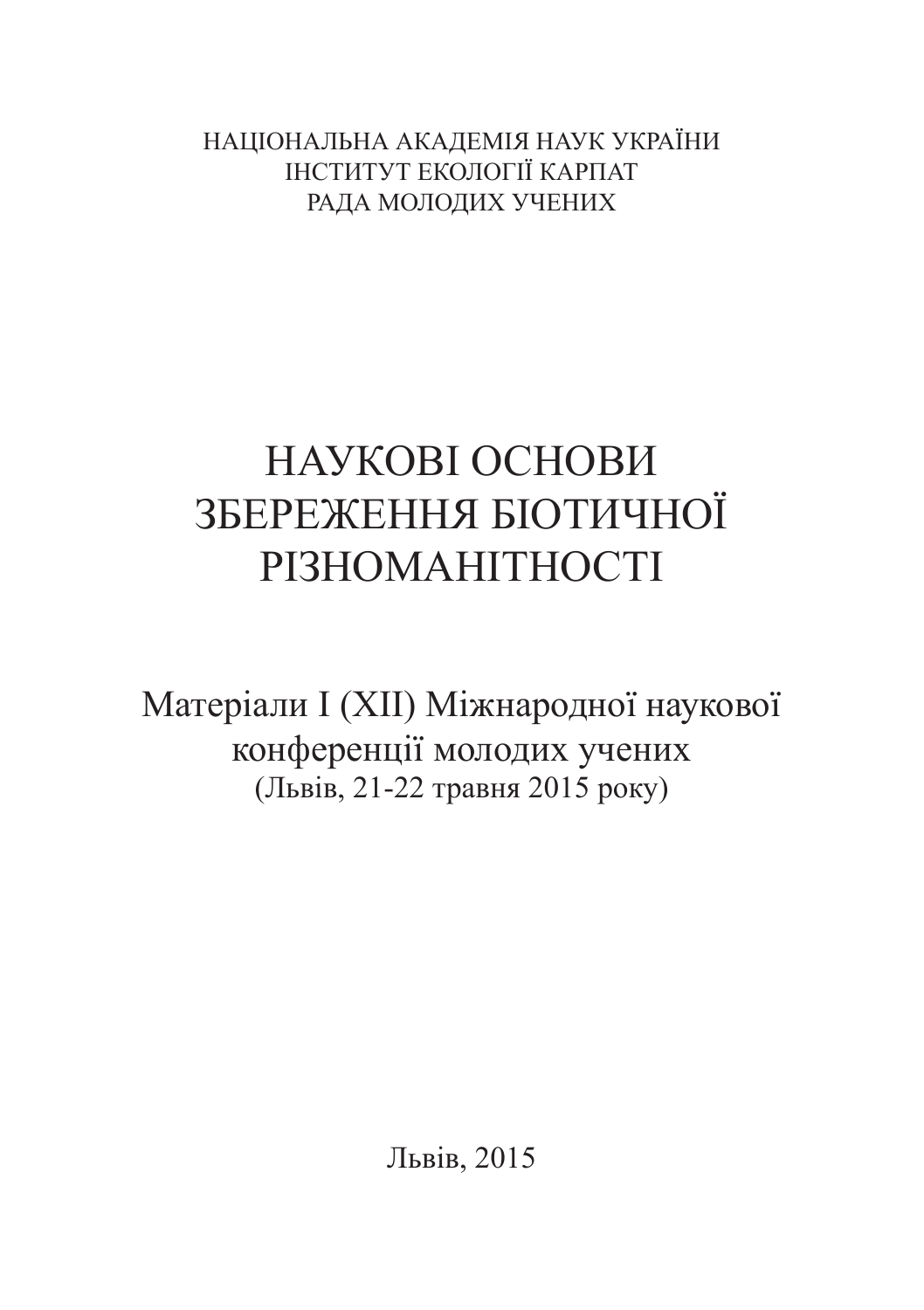ББК 28.088 Н 34 УДК 574/578+577.4:577.486+581.55.08

**Наукові основи збереження біотичної різноманітності:** Матеріали I (XII) Міжнародної наукової конференції молодих учених (Львів, 21-22 травня 2015 року). – Львів, 2015. – 235 c.

ISBN 978-966-02-7590-4

У збірнику містяться матеріали I (XII) Міжнародної наукової конференції молодих учених "Наукові основи збереження біотичної різноманітності" (Львів, 21-22 травня 2015 року).

Видання розраховане на ботаніків, мікологів, зоoлогів, ґрунтознавців, працівників охорони природи, викладачів, аспірантів та студентів природничих спеціальностей.

**Scientific Principles of Biodiversity Conservation**: Proceedings of I<sup>st</sup> (XII<sup>th</sup>) International Scientific Conference of Young Scientists (Lviv, 21-22 May  $2015$ ). – Lviv,  $2015$ . –  $235$  p.

This collection contains the materials of  $I<sup>st</sup>$  (XII<sup>th</sup>) International Scientific Conference of Young Scientists "Scientific Principles of Biodiversity Conservation" (Lviv, 21-22 May 2015).

The edition is intended for botanists, mycologists, zoologists, soil scientists, ecologists and workers of nature protection, lecturers, PhD students and students of natural specialities.

#### *Програмний комітет:*

д.б.н., с.н.с. М. П. Козловський (голова програмного комітету), к.б.н. О. О. Андрєєва, к.б.н., с.н.с. О. О. Кагало, к.б.н., с.н.с. О. В. Лобачевська, к.б.н., с.н.с. О. Г. Марискевич, к.б.н. Н. М. Сичак, к.б.н. С. В. Сосновська *Programme Committee*:

Dr.Sc., Assoc.Prof. M. P. Kozlovsky (the head of Programme Committee), PhD. O. O. Andrieieva, PhD., Assoc.Prof. A. A. Kagalo,

PhD., Assoc.Prof. O. V. Lobachevska, PhD., Assoc.Prof. O. G. Maryskevych, PhD. N. M. Sytschak, PhD. S. V. Sosnovska

Рекомендовано до друку Вченою радою Інституту екології Карпат НАН України (протокол № 6 від 30 квітня 2015 року).

## **Матеріали доповідей опубліковані з максимальним дотриманням авторської редакції. Автори повністю відповідають за наукову достовірність, зміст і стиль своїх публікацій.**

|                  | © Інститут екології Карпат НАН України, 2015 |  |
|------------------|----------------------------------------------|--|
| 78-966-02-7590-4 | © Автори статей, 2015                        |  |

**ISBN ISBN 9**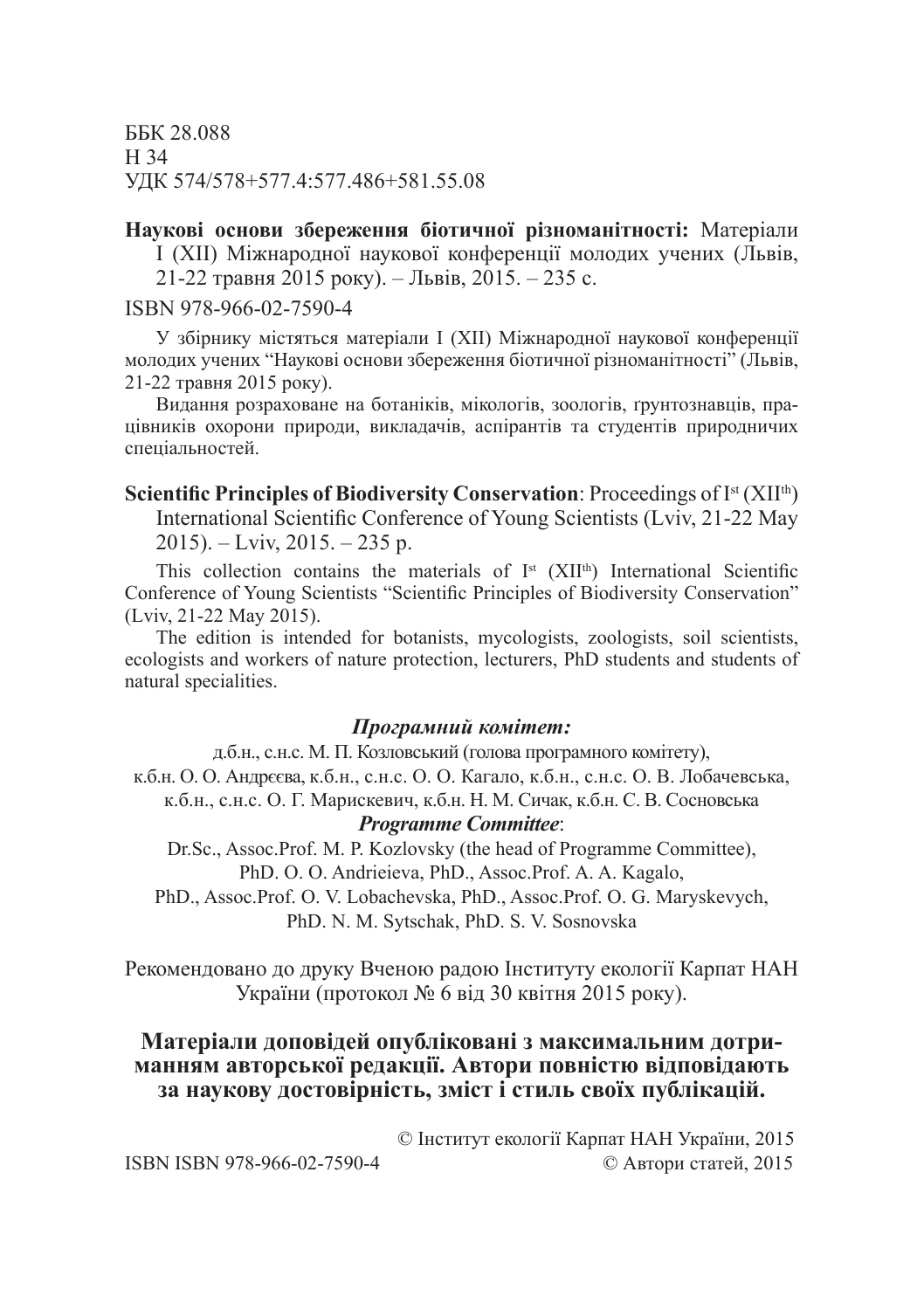*Ceratozetes mediocris* Berlese, 1908 – рецедент. Рід *Trichoribates* Berlese, 1910 *Trichoribates insicellus* (Kramer, 1897) – субрецедент. **Родина Chamobatidae** Grandjean, 1954 Рід *Chamobates* Hull, 1916 *Chamobates subglobulus* (Oudemans, 1900) – рецедент. **Родина Mycobatidae** Grandjean, 1954 Рід *Punctoribates* Berlese, 1908 *Punctoribates hexagonus* Berlese, 1908 – субдомінант. *Punctoribates punctum* (C.L. Koch, 1839) – субрецедент. **Родина Scheloribatidae** Grandjean, 1933 Рід *Scheloribates* Berlese, 1908 *Scheloribates* cf. *initialis* (Berlese, 1908) – рецедент. *Scheloribates laevigatus* (C.L. Koch, 1836) – еудомінант. *Scheloribates latipes* (C.L. Koch, 1944) – домінант. *Scheloribates* cf. *fimbriatus* Thor, 1930 – субдомінант. *Sceloribates* cf. *holsaticus* (Weigmann, 1969) – субрецедент **Родина Oribatulidae** Thor, 1929 Рід *Zygoribatula* Berlese, 1916 *Zygoribatula frisiae* (Oudemans, 1900) – субдомінант.

Отже, фауна орібатид заплавних лук Закарпатської низовини включає 28 видів з 20 родів та 17 родин. За видовим складом найбагатшою є родина Scheloribatidae (5 видів). Структура домінування угруповань орібатид представлена 5 класами (еудомінанти, домінанти, субдомінанти, рецеденти та субрецеденти). "Масові форми" панцирних кліщів представлені 5 видами, у той час як "рідкісних" – 23.

## **NEW LOCALITY OF** *POLYPODIUM VULGARE* **L. (***POLYPODIACEAE***) IN KYIV CITY (UKRAINE)**

D. A. DAVYDOV, YE. V. POLIOVYI

*M.G. Kholodny Institute of Botany, NAS of Ukraine, Kyiv e-mail: tovarystwo@gmail.com*

The genus *Polypodium* L. includes about 150-170 species mostly characteristic for American tropic zone. Three species of this genus are native for Europe and Ukraine: *P. cambricum* L. (= *P. australe* Fée), *P. interjectum* Shivas and *P. vulgare* L. *Polypodium vulgare* is distributed within forest, forest-steppe and partly steppe zones of Ukraine but it is stably uncommon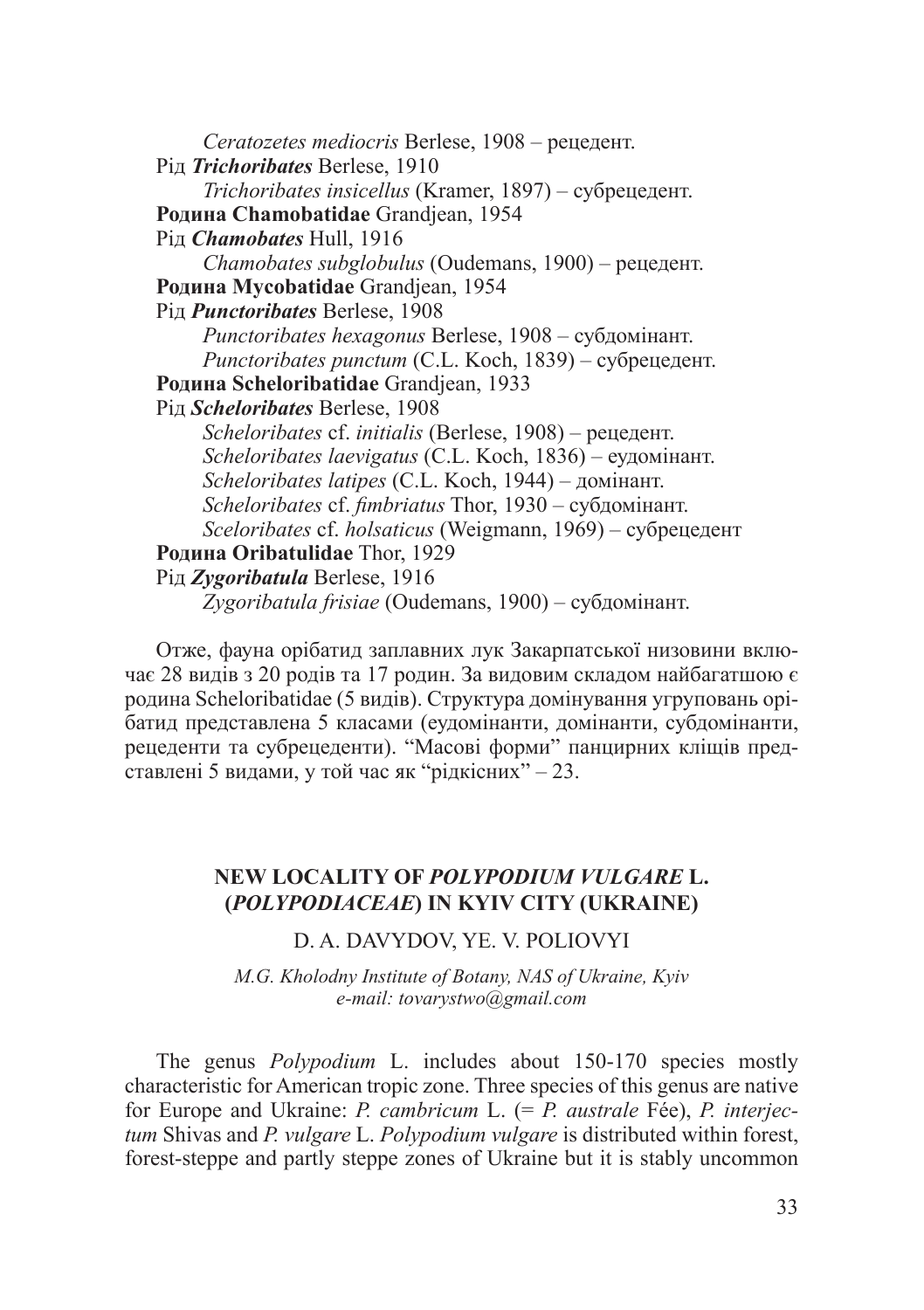so it has been included in a lot of official regional lists of rare plant species (Chernihiv, Dnipropetrovsk, Donetsk, Khmelnytskyi, Kirovograd, Kyiv, Luhansk, Poltava, Sumy, Zaporizhzhia and Zhytomyr regions). This species is protected within Kyiv city too (Addition to decision of Kyiv city Council from 29.VI.2000 № 219/940). There were only three locations of this fern species in Kyiv based on herbarium materials in KW: 1) on slopes under Kyrylivska street (06.1905, A. Lonachevskyi) and in ravine near Kyrylivskyi monastery (27.03.1916, Yu. M. Semenkevich); 2) Lukianivka, in ravine (28.03.1916, Yu. M. Semenkevich); 3) Koncha-Zaspa, broadleaved forest on the eastern slope of canal (12.06.1997, T. V. Fitsailo). *Polypodium vulgare* has also been found in Mezhygiria in the vicinity of Kyiv (02.05.1905, Ye. I. Bordzilovskyi, 27.08.1916, Yu. M. Semenkevich, 28.07.1925, D. K. Zerov, 19.05.1926, D. K. Zerov, 17.07.1930, Ye. Ya. Yelin) but now this locality is situated outside of Kyiv urban zone and belongs to Novi Petrivtsi village in Vyshgorod district of Kyiv region. Besides, V. V. Daciuk (M.G. Kholodny Institute of Botany, NAS of Ukraine, Kyiv) reported us about population of this fern from Khodosiivka village in Kyiv-Sviatoshyn district near the border of Kyiv urban zone too (personal communication). So, *P. vulgare* was previously known in Kyiv only from the Right-Bank of Dnipro area and there were no records from the Left-Bank of one. But on 28 February 2015 we have unexpectedly found this species on hills in the pine forest near subway station "Chervonyi Khutir" (Mykilske forestry, square 46). Its population studied in detail on 24 March 2015 counted 28 separated plants and 159 fern leaves. First tree layer in this locality with height 18-20 of metres and crown density 0,7 has been formed by *Pinus sylvestris* L. (0,6) and *Quercus robur* L. (0,1), second tree layer with height of 4-8 metres – by *Robinia pseudoacacia* L.  $(0,1)$  and *Betula pendula* Roth  $(+)$ . In the underbrush we found juvenile plants of *Carpinus betulus* L., *Acer negundo* L. and *A. platanoides* L. The shrub layer formed by *Berberis vulgaris* L. is sparse (coverage less than 10%). The herb layer is sparse too, except for *Polypodium vulgare* (5%) we could find here *Dryopteris filix-mas* (L.) Schott (10%), *Chelidonium majus* (5%), *Geum urbanum* L. (1%), *Urtica dioica* L. (1%), *Alliaria petiolata* (M. Bieb.) Cavara et Grande (1%), *Anthriscus sylvestris* (L.) Hoffm. (1%), *Poa nemoralis* L. (1%), *Geranium robertianum* L. (+).

Ecological and coenotic conditions of found locality are similar to other ones of *P. vulgare* in forest and forest-steppe zones of Ukraine. For example, in Poltava region this species grows on an area of pine forest on sandy soils in the Psel river valley (local botanical reserve "Gadiatskyi bir"; personal study of D.A. Davydov), in Rivne region – in 30-, 50- and 60-year cultures of *Pinus sylvestris* (Melnyk et al., 2010), in Chernihiv region – in ravines covered by birch forests (Panchenko et al., 2005), in Zhytomyr region – in birch-pine and hornbeam forests (Melnyk et al., 2009), in Kharkiv region – in 60-year pine cultures in the Siverskyi Donets river valley (Yarotska, Bezsmertna, 2013).